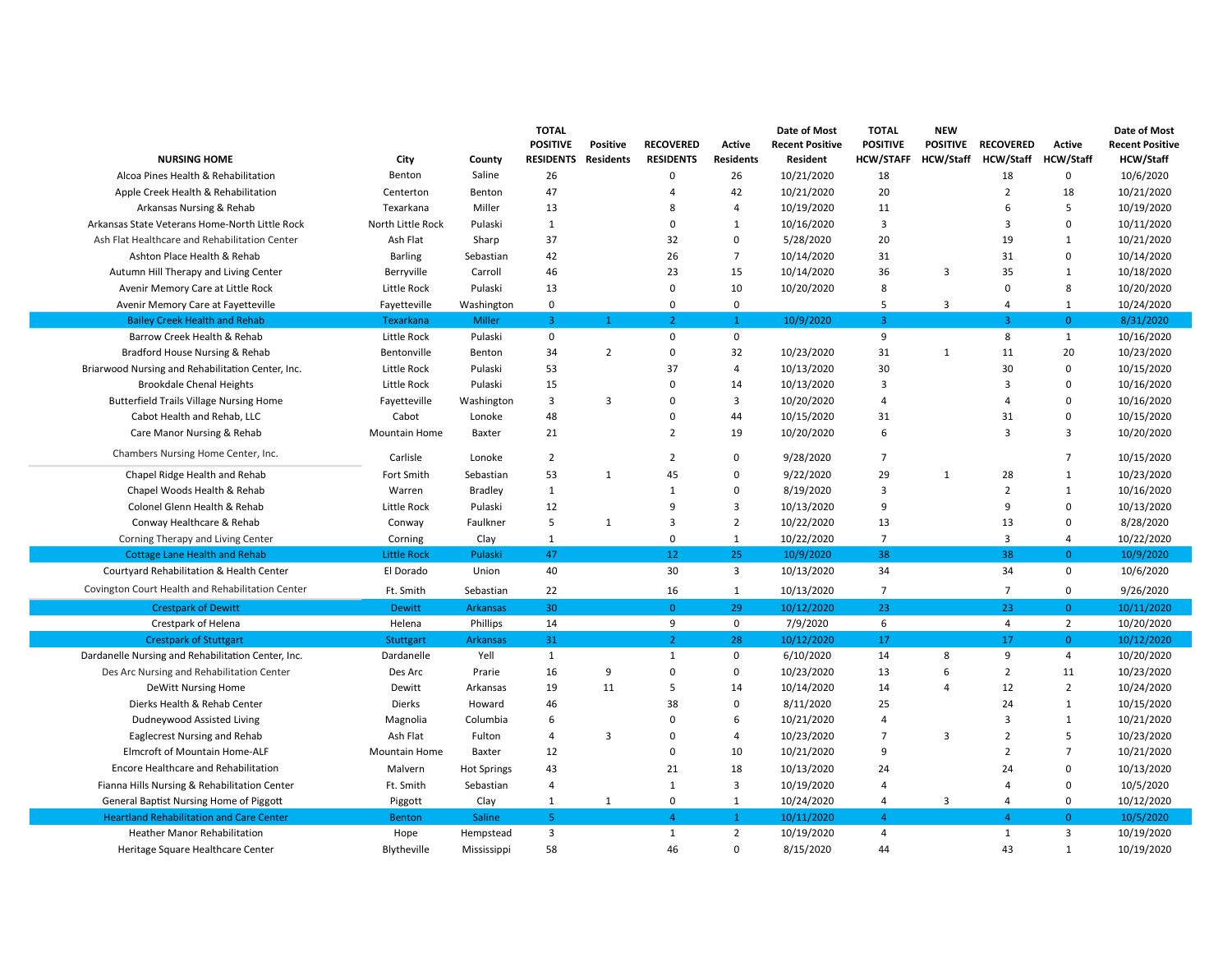| <b>Hickory Heights Health &amp; Rehab</b>                     | <b>Little Rock</b>       | Pulaski       | 6              |                         | $\overline{3}$ | $\overline{3}$ | 10/9/2020  | 11             |              | 11             | $\overline{0}$ | 9/8/2020   |
|---------------------------------------------------------------|--------------------------|---------------|----------------|-------------------------|----------------|----------------|------------|----------------|--------------|----------------|----------------|------------|
| Highland Court, A Rehabilitation and Resident Care Facility   | Marshall                 | Searcy        | 19             | 9                       | 9              | 9              | 10/21/2020 | 18             | 16           | $\mathsf 0$    | 18             | 10/21/2020 |
| <b>Hillcrest Home</b>                                         | Harrison                 | Boone         | 6              |                         | $\Omega$       | 6              | 10/19/2020 | 14             |              | 12             | $\overline{2}$ | 10/19/2020 |
| Hiram Shaddox Health and Rehab                                | Harrison                 | Boone         | 1              |                         | $\Omega$       | $\mathbf{1}$   | 10/20/2020 | $\overline{2}$ |              | 1              | $\mathbf{1}$   | 10/13/2020 |
| Jamestown Nursing and Rehab, LLC                              | Rogers                   | Benton        | 5              |                         | 3              | $\mathbf{1}$   | 10/15/2020 | 10             |              | 10             | $\mathbf 0$    | 9/1/2020   |
| Lake Hamilton Health & Rehab                                  | <b>Hot Springs</b>       | Garland       | 22             |                         | $\Omega$       | 20             | 10/13/2020 | 34             |              | 26             | 8              | 10/20/2020 |
| Lakeside Nursing Center                                       | Lake City                | Craighead     | 11             |                         | $\mathbf 0$    | $\Omega$       | 10/19/2020 | 12             |              | 6              | 6              | 10/15/2020 |
| Lakewood Health & Rehab                                       | <b>North Little Rock</b> | Pulaski       | 59             |                         | $\mathbf{1}$   | 51             | 10/7/2020  | 25             |              | 25             | $\Omega$       | 10/1/2020  |
| Lakewood Therapy and Living Center                            | <b>Hot Springs</b>       | Garland       | 1              |                         | $\pmb{0}$      | $\mathbf{1}$   | 10/14/2020 | 5              |              | 5              | $\mathbf 0$    | 10/14/2020 |
| Lawrence Hall Health & Rehab                                  | <b>Walnut Ridge</b>      | Lawrence      | 120            |                         | 21             | 97             | 10/16/2020 | 62             |              | 62             | $\mathbf 0$    | 10/16/2020 |
| Meadowview Healthcare and Rehab                               | Huntsville               | Madison       | 5              | $\mathbf{1}$            | $\overline{2}$ | 3              | 10/21/2020 | 3              |              | 3              | 0              | 10/14/2020 |
| Midtown Post Acute and Rehabilitation-A Waters Community, LLC | <b>Little Rock</b>       | Pulaski       | $\overline{7}$ |                         | 5              | $\overline{1}$ | 10/8/2020  | 5              |              | 5 <sup>°</sup> | $\Omega$       | 8/10/2020  |
| <b>Monette Manor</b>                                          | Monette                  | Craighead     | 68             |                         | $\mathbf{1}$   | 62             | 10/8/2020  | 36             |              | 36             | $\overline{0}$ | 10/8/2020  |
| Montgomery County Assisted Living                             | Mt. Ida                  | Monroe        | $\mathsf 0$    |                         | $\mathbf 0$    | $\mathsf 0$    |            | $\mathbf{1}$   |              | $\mathbf 0$    | $\mathbf{1}$   | 10/13/2020 |
| Mountain Meadows Health and Rehabilitation                    | <b>Batesville</b>        | Independence  | 73             |                         | $\Omega$       | 67             | 10/13/2020 | 30             |              | 30             | $\Omega$       | 10/13/2020 |
| Mt. Carmel Community-ALF                                      | Benton                   | Saline        | 9              | 9                       | 0              | 9              | 10/22/2020 | 10             | $\Delta$     | $\overline{2}$ | 8              | 10/22/2020 |
| Murfreesboro Rehab and Nursing, Inc.                          | Murfeesboro              | Pike          | $\overline{1}$ |                         | $\overline{0}$ | $\overline{0}$ | 10/12/2020 | 2 <sup>1</sup> |              | $\overline{2}$ | $\Omega$       | 9/30/2020  |
| Nashville Nursing and Rehab, Inc.                             | Nashville                | Howard        | 25             |                         | 23             | 0              | 8/31/2020  | $\overline{4}$ |              |                | 4              | 10/16/2020 |
| Nursing and Rehabilitation Center at Good Shepherd, LLC       | Little Rock              | Pulaski       | 5              | $\overline{\mathbf{A}}$ | 0              | 5              | 10/23/2020 | 12             | 12           | $\overline{7}$ | 5              | 10/23/2020 |
| Oak Ridge Health and Rehabilitation                           | El Dorado                | Union         | 3              | $\overline{3}$          | 0              | $\overline{2}$ | 10/26/2020 | 6              | $\mathbf{1}$ | $\overline{a}$ | $\overline{2}$ | 10/26/2020 |
| <b>Oakdale Nursing Facility</b>                               | Judsonia                 | White         | $\mathbf 0$    |                         | 0              | $\mathbf 0$    |            | 5              |              |                | 5              | 10/14/2020 |
| <b>Ozark Nursing Home</b>                                     | Ozark                    | Franklin      | 5              |                         | $\overline{2}$ | $\overline{3}$ | 10/16/2020 | 16             | $\mathbf{1}$ | 15             | $\mathbf{1}$   | 10/25/2020 |
| Parkway Health Center                                         | Little Rock              | Pulaski       | $\Omega$       |                         | 0              | $\mathbf 0$    |            | $\mathbf{1}$   |              | $\mathbf 0$    | $\mathbf{1}$   | 10/14/2020 |
| Peachtree Village of Farmington, LLC-ALF                      | Farmington               | Washington    | $\mathbf 0$    |                         | 0              | $\Omega$       |            | $\mathbf{1}$   |              | $\mathbf 0$    | $\mathbf{1}$   | 10/22/2020 |
| Perry County Nursing and Rehabilitation Center                | Perryville               | Perry         | $\mathbf{1}$   |                         | 0              | $\mathbf{1}$   | 10/19/2020 | 0              |              | $\mathbf 0$    | $\mathbf 0$    |            |
| Pink Bud Home for the Golden Years                            | Greenwood                | Sebastian     | 38             |                         | $\overline{0}$ | 38             | 10/12/2020 | 24             |              | 24             | $\Omega$       | 10/12/2020 |
| Pioneer Therapy & Living                                      | Melbourne                | Izard         | 27             | 16                      | 0              | 27             | 10/22/2020 | $\overline{7}$ |              | $\mathbf{1}$   | 6              | 10/19/2020 |
| Pocahontas Healthcare and Rehabilitation Center               | Pocahontas               | Randolph      | $\overline{2}$ |                         | 0              | $\overline{2}$ | 10/22/2020 | $\overline{3}$ |              | $\overline{2}$ | $\mathbf{1}$   | 10/22/2020 |
| Primrose Retirement Community of Rogers                       | Rogers                   | Benton        | 11             |                         | 4              | 5              | 10/19/2020 | 6              |              | 5              | $\mathbf{1}$   | 10/19/2020 |
| Quail Run Health and Rehab                                    | Trumann                  | Poinsett      | 16             | 16                      | 0              | 16             | 10/24/2020 | $\overline{a}$ | 1            | 3              | $\mathbf{1}$   | 10/25/2020 |
| Quapaw Care and Rehabilitation Center, LLC                    | <b>Hot Springs</b>       | Garland       | 21             | 8                       | $\overline{2}$ | 18             | 10/23/2020 | 22             | 6            | 14             | 8              | 10/23/2020 |
| Randolph Co Nursing Home                                      | Pocahontas               | Randolph      | 83             | 9                       | 56             | 10             | 10/23/2020 | 66             | 10           | 56             | 10             | 10/23/2020 |
| <b>Ridgecrest Health and Rehabilitation</b>                   | Jonesboro                | Craighead     | 46             |                         | $\overline{3}$ | 42             | 10/12/2020 | 26             |              | $\mathbf{3}$   | 23             | 10/12/2020 |
| River Ridge Rehab & Care Center                               | Wynne                    | Cross         | 36             |                         | 26             | $\overline{2}$ | 10/19/2020 | 18             |              | 18             | $\pmb{0}$      | 9/11/2020  |
| Rogers Health and Rehabilitation Center                       | Rogers                   | Benton        | 12             | 10                      | 12             | $\Omega$       | 6/9/2020   | 11             | 10           | 10             | $\mathbf{1}$   | 10/20/2020 |
| Shiloh Nursing and Rehab                                      | Springdale               | Benton        | 9              |                         | 0              | 8              | 10/15/2020 | 10             | $\mathbf{1}$ | 8              | $\overline{2}$ | 10/22/2020 |
| Siloam Healthcare/Siloam Springs Nursing & Rehab              | <b>Siloam Springs</b>    | Benton        | 59             |                         | 45             | $\overline{3}$ | 10/15/2020 | 32             |              | 32             | $\mathbf 0$    | 10/3/2020  |
| Somerset Senior Living at Canyon Springs                      | <b>Hot Springs</b>       | Garland       | 17             |                         | 9              | $\overline{7}$ | 10/5/2020  | 13             |              | $\Omega$       | 13             | 10/16/2020 |
| Somerset Senior Living at Harrison                            | Harrison                 | Boone         | 56             |                         | 42             | $\mathbf 0$    | 9/21/2020  | 52             |              | 51             | $\mathbf{1}$   | 10/19/2020 |
|                                                               |                          |               |                |                         |                |                |            | 13             |              | 5              |                |            |
| Somerset Senior Living at Mount Vista/Mount Vista R&H Center  | Harrison                 | Boone         | 28             |                         | $\overline{4}$ | 23             | 10/21/2020 |                |              |                | 8              | 10/16/2020 |
| Southern Pines Nursing & Rehab/Prescott Manor                 | Prescott                 | <b>Nevada</b> | 61             |                         | 39             | 6              | 10/7/2020  | 23             |              | 23             | $\overline{0}$ | 10/7/2020  |
| Southern Trace Rehabilitation and Care Center                 | Bryant                   | Saline        | 10             |                         | $\overline{2}$ | $\overline{7}$ | 10/9/2020  | 9              |              | 8              | $\mathbf{1}$   | 10/23/2020 |
| Southridge Village Nursing & Rehab                            | <b>Heber Springs</b>     | Cleburne      | 69             | 20                      | 44             | 16             | 10/22/2020 | 45             | 9            | 37             | 8              | 10/22/2020 |
| St. Andrew's Place                                            | Conway                   | Faulkner      | 17             | 10                      | 0              | 17             | 10/21/2020 | 13             | 5            | 8              | 5              | 10/21/2020 |
| St. Elizabeth's Place                                         | Jonesboro                | Craighead     | 9              | $\overline{4}$          | $\overline{2}$ | $\overline{7}$ | 10/22/2020 | $\overline{7}$ |              | $\overline{7}$ | $\Omega$       | 10/12/2020 |
| St. Michael's Place                                           | Newport                  | Jackson       | 5              | $\overline{2}$          | $\mathbf{1}$   | $\overline{4}$ | 10/21/2020 | 11             |              | 11             | $\Omega$       | 10/7/2020  |